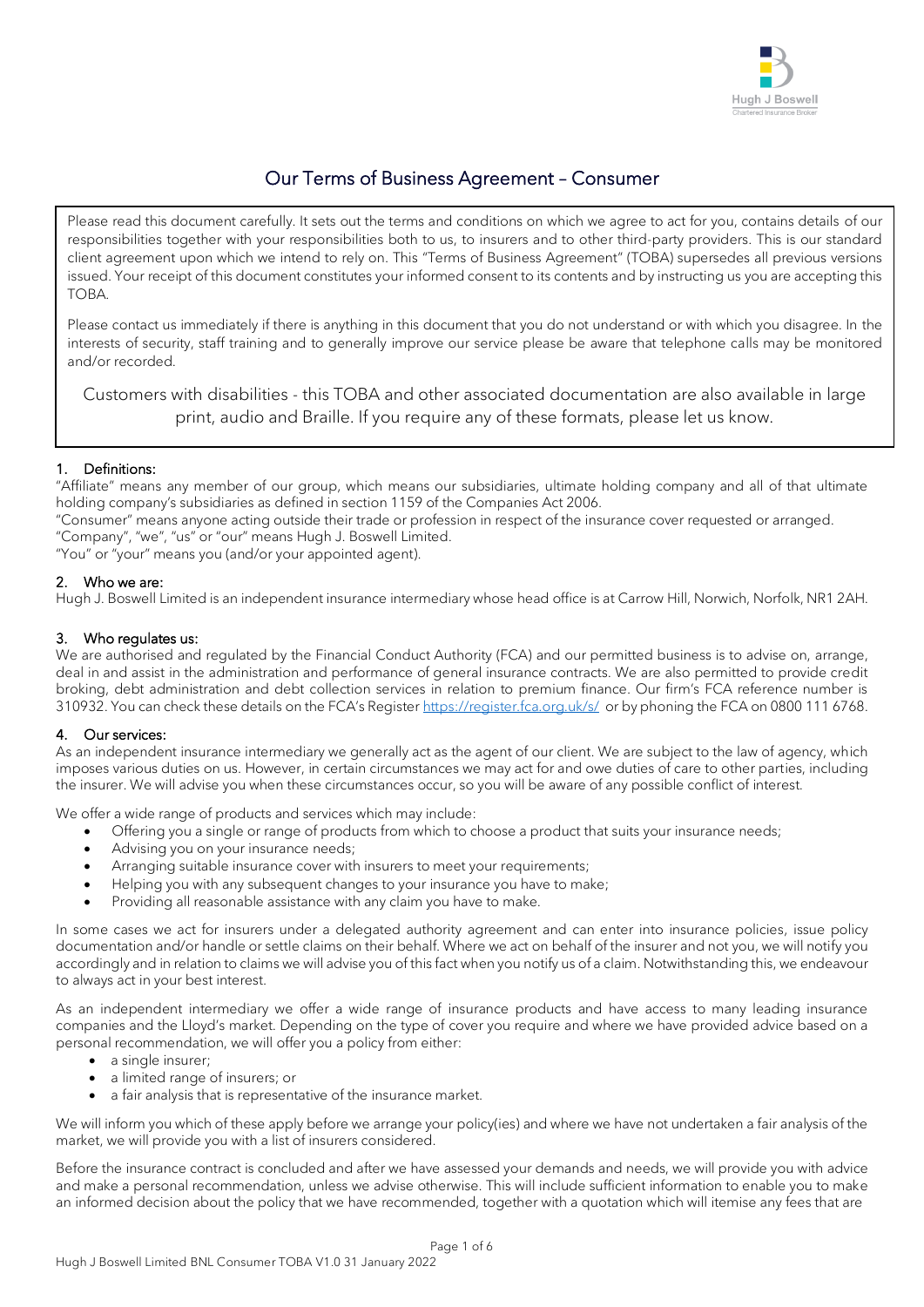

payable in addition to the premium. This documentation will also include a statement of your demands and needs. You should read this carefully as it will explain the reasons for making the recommendation we have made.

We may offer you a policy which is provided by an Affiliate in order to access specialist products and we will tell you if this is the case. We have a conflict of interest policy in place to identify and manage any conflicts that may arise in the placement of your business.

#### 5. Remuneration and fees

In most cases we are paid a commission from the insurer, however in some cases we may charge you a fee instead, or a combination of both. If we charge a fee instead of commission or a fee and commission, we will confirm this to you in writing at the time of incepting or renewing your policy. Where we charge you a fee this is not liable for insurance premium tax or value added tax (insurance is a VAT exempt industry). There may be occasions when we need to charge an additional fee, for example any changes to the risk that require significant further advice, arrangement of additional cover or substantial assistance provided in any large or complex claims.

We will also charge an administration fee of £35 per policy for arranging a policy, £35 per policy for renewing a policy and £15 per mid-term adjustment made on any policy or mid-term cancellation. In addition, if you make a change or cancel your policy midterm which results in a return premium, we will retain all fees and any commission to cover our administration and advisory services. We will advise you of the amount of any charge before you become liable to paying it.

In addition to your fee and/or insurer commission some insurers may make additional payments to us reflecting the size and/or profitability of our account with them and/or in respect of work we undertake on their behalf.

You are entitled, at any time, to request information regarding any commission which we may have received when placing your insurance business.

#### 6. Duty to disclose accurate and full information

It is your responsibility to take reasonable care and, when asked, to answer all questions fully and accurately to insurers and us prior to and when you purchase an insurance policy, throughout the life of the policy and when you renew that policy. Failure on your part to immediately disclose accurate information when asked or provide misleading information could result in your insurer imposing different terms on the policy, charging a higher premium, or in some circumstances may avoid the policy from inception and any claims would not be paid.

All statements and material facts disclosed on proposal forms, statements of fact, claims forms and other documents should be full, true and accurate. Material facts are those that would influence an insurer in deciding whether or not to accept a risk and the terms and conditions that would apply. Where forms are completed or partially completed on your behalf, you should check them for accuracy before signing. If you are in any doubt as to whether a fact is relevant, you should disclose it and then ask for guidance.

# 7. Quotations

Unless otherwise agreed any quotation given will normally remain valid for a period of 30 days from the date it is provided to you. We reserve the right to withdraw or amend a quotation in certain circumstances, for example, where the insurer has altered their premium / terms for the insurance since the quotation was given, where there has been a change in the original risk information / material circumstances disclosed or if a claim / incident has occurred since the terms were offered.

#### 8. Renewals

You will be provided with renewal terms in good time before expiry of the policy, or notified that renewal is not being invited. Unless you advise otherwise renewals are invited on the basis that there have been no changes in the risk or cover required, other than those specifically notified to us or your insurers (see section on "Duty to disclose accurate and full information").

It is very important that you check the information provided at renewal to confirm it remains accurate and complete. If any of the information is incorrect or if your circumstances have changed you should contact us immediately so we can update your details.

#### 9. Mid-term transferred business

When we are appointed to service insurance policies other than at their inception or renewal and which were originally arranged via another party, we shall not be liable during the current insurance period for any loss arising from any errors or omissions or gaps in your insurance cover or advice not supplied by us. Should you have any concerns in respect of a policy, which has been transferred to us, or if you require an immediate review of your insurance arrangements, you must notify us immediately. Otherwise we shall review your insurance arrangements and advise accordingly as each policy falls due for renewal.

#### 10. Claims

You must notify any claim or circumstance that may or could give rise to a claim under your policy in accordance with the conditions of your policy. Failure to notify insurers promptly may entitle them to deny your claim. You should not admit liability or agree to any course of action, other than emergency measures carried out to minimise the loss, or in the interest of health and safety, until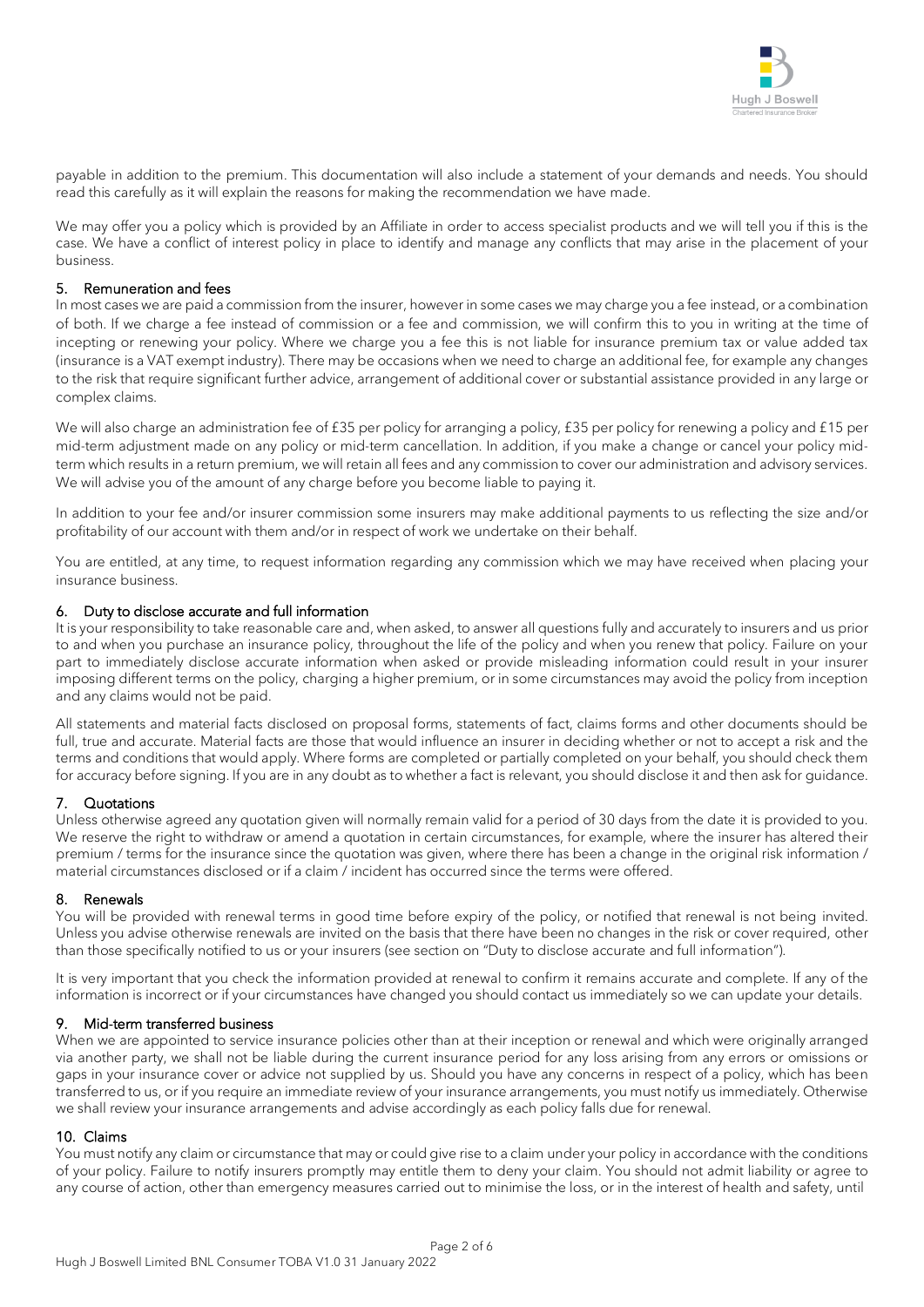

you have obtained agreement from your insurer. When you notify us of a claim you should provide us with details of all material facts concerning the claim.

Your policy documentation will describe in detail the procedures and conditions in connection with making a claim. Where appropriate, and as set out in your policy document, we will provide you with assistance in submitting a claim and in seeking to obtain reimbursement for you. We will transmit claims payments to you as soon as possible after they have been received on your behalf. However, in the event that an insurer becomes insolvent or delays making settlement of a claim, we do not accept liability for any unpaid amounts. Where we act for the insurer in relation to a claim we will advise you of this when you notify us of the claim.

#### 11. Cooling off and cancellation clause

You have the statutory right to cancel a policy within 14 days of its conclusion or inception or renewal or upon receipt of the policy documentation whichever is the later. You may without providing a reason, cancel the policy in accordance with its terms and conditions. Any policy documentation and in particular any legal document, e.g. a certificate of motor insurance, should be returned with your instruction to cancel. These cancellation rights do not apply to a short-term policy of less than one month's duration or to a policy for which the performance has been fully completed. If no premium has been paid, then a time on risk premium inclusive of Insurance Premium Tax ("IPT") may be charged in addition to any relevant administration costs.

Your insurance contract may also include a cancellation clause giving you the right to cancel your policy outside of any statutory rights. If you decide to cancel your policy in accordance with any timeframes stipulated in your policy, and subject to not having made or intimated a claim, you may be entitled to a refund of premium paid.

Please note our commission and, where appropriate fees, are fully earned from the date the policy commences and will not be refundable. If you fail to pay your premium to us by the due date, we reserve the right to instruct insurers to cancel your policy.

#### 12. Product documentation

You should review the policy documents carefully to ensure they accurately reflect the cover, conditions, limits and other terms that you require. Particular attention should be paid to policy conditions and warranties as failure to comply with these could invalidate your policy. Claims can arise, under certain types of insurance contract, long after the expiry of the policy. It is therefore important that you retain and keep safely all documents associated with your policy.

#### 13. Premium

Once your contract of insurance has been concluded, we will send you an invoice (also referred to as a debit note). You must pay the premium due in accordance with payment dates specified in the invoice. Failure to meet the payment date may lead insurers to cancel your policy. No payment shall be deemed to have been received until we have received cleared funds. Where insurers have specified that the premium must be received by a certain date, failure to comply can result in automatic termination of your insurance contract.

We shall be entitled (but not obliged) without providing notice to you to set off amounts due to us from you, against any amounts which we may receive on your behalf i.e. claims moneys, refunded premiums and other sums.

#### 14. Premium finance

In arranging premium finance, we act as a credit broker to provide you with a premium finance facility which is designed solely for the purposes of facilitating a loan for repayment of insurance premiums. We will only provide you with information about this payment option on a non-advised basis from which you will need to make your own decision as to the suitability of this facility and whether you wish to proceed. Where we arrange premium finance on your behalf we are remunerated for our assistance in putting this financing in place. We can provide details of our remuneration on request.

When arranging premium finance your premium finance provider may undertake an enquiry with credit reference agencies who will add details of the search and the application to their record about you, whether or not the application proceeds. Further details will be provided when an application for finance is made. Insurers own credit facilities may also be available if appropriate.

Where you pay your premium by instalments and use a premium finance provider, if any direct debit or other payment due in respect of the credit agreement you enter into to pay insurance premiums is not met when presented for payment or if you end the credit agreement we will be informed of such events by your premium finance provider. If you do not make other arrangements with us or your premium finance provider to pay the insurance premiums you acknowledge and agree that we may, at any time after being so informed, instruct on your behalf the relevant insurer to cancel the insurance (or, if this occurs shortly after the start or renewal of the insurance, to notify the insurer that the policy has not been taken up) and to collect any refund of premiums which may be made by the insurer. If any money is owed to a premium finance provider under your credit agreement or if they have debited us with the amount outstanding we will use any refund received to offset our costs and you will be responsible for paying any remaining time on risk charge and putting in place any alternative insurance and / or payment agreements you need. You also agree that we may hold to the order of the premium finance provider any claims monies due to you in the event that you are in default of your credit agreement.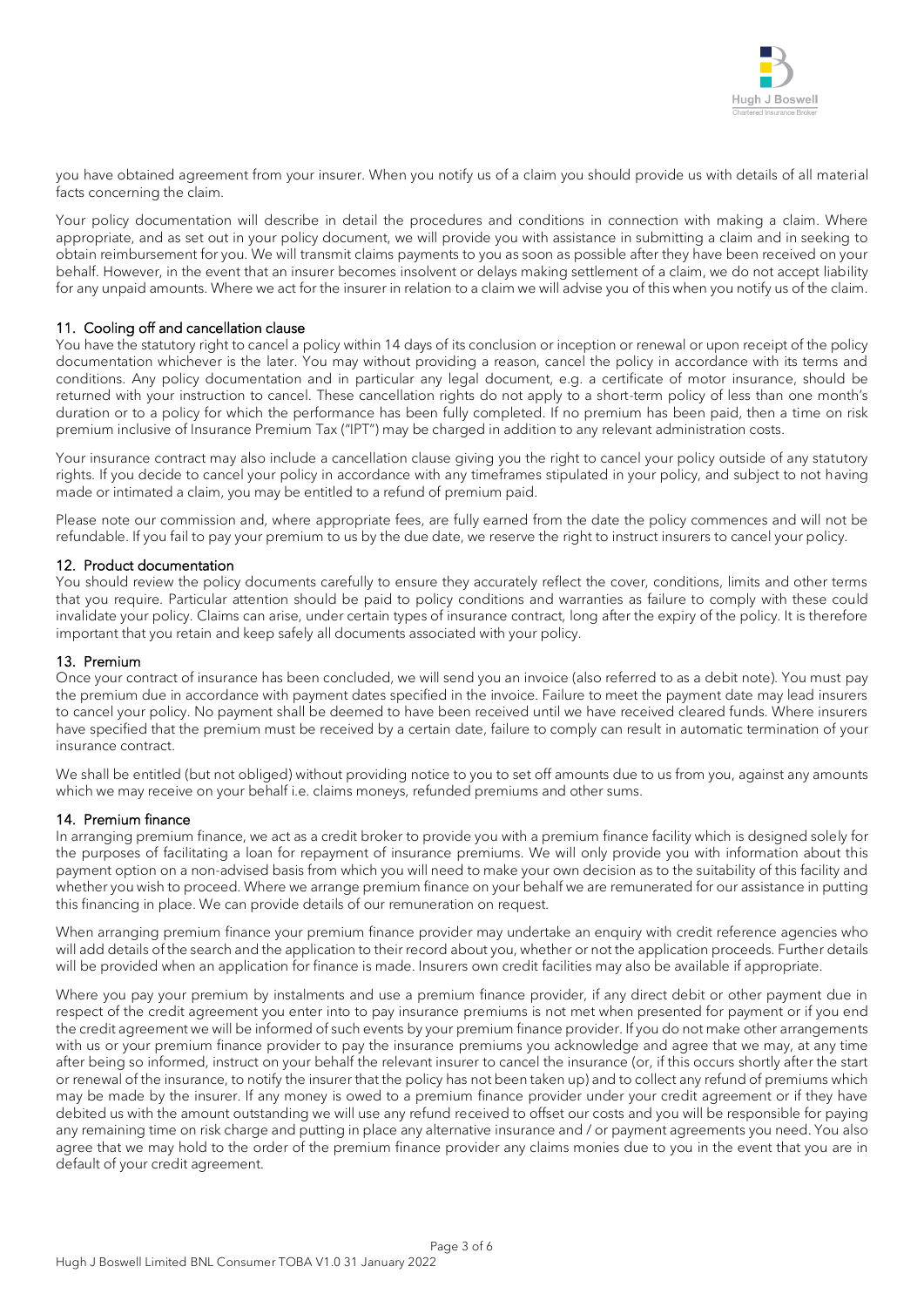

# 15. Client money

All client money is handled by our Affiliate, The Broker Network Limited (BNL). Client money is money that BNL receive and hold on behalf of our clients during the course of our dealings such as premium payments, premium refunds and claim payments. This money will be held by BNL either as agent of the insurer or agent of the client, determined by the agreement we and BNL have in place with each insurer. Where money is held as agent of the insurer, this means that when BNL have received your cleared premium, it is deemed to have been paid to the insurer. BNL pay us commission upon receipt of your cleared premium which may be prior to payment of the premium to the insurer.

The FCA requires all client monies, including yours, to be held in a trust account, the purpose of which is to protect you in the event of our financial failure since, in such circumstances; our general creditors would not be able to make claims on client money as it will not form part of our assets. BNL hold all client monies with one or more approved banks, as defined by the FCA, in a Non-Statutory Trust bank account in accordance with the FCA client money rules. Under these arrangements, BNL assume responsibility for such monies and are permitted to, and may:

- Use such monies received on behalf of one customer to pay another customer's premium, before the premium is received from that other customer.;
- For the purpose of effecting a transaction on your behalf, pass your money to another intermediary, including those resident outside the UK who would therefore be subject to different legal and regulatory regimes. In the event of a failure of the intermediary, this money may be treated in a different manner from that which would apply if the money were held by an intermediary in the UK. Please inform us if you do not agree to this.
- Retain for their own use, any interest earned on client money.

Unless we receive your written instruction to the contrary, BNL shall treat receipt of payment from you and of any claim payment and/or refund of premium which fall due to you, as being with your informed consent to the payment of those monies into a BNL Non Statutory Trust bank account.

Without affecting our fiduciary duty to you BNL are entitled to transfer client monies to an identical bank account held in the name of any Affiliate for so long as such company remains an Affiliate.

#### 16. Insurer security

Whilst we make every effort to place your insurances with insurers that are financially sound we do not quarantee or otherwise warrant the solvency of any insurer we place your insurances with. If you have any concerns regarding any insurer chosen to meet your insurance requirements you should inform us as soon as possible and we will discuss them with you. A liability for the premium, whether in full or pro rata, may arise under policies where a participating insurer becomes insolvent.

#### 17. Termination of this TOBA

You or we may terminate our authority to act on your behalf by providing at least 14 days' notice in writing (or such other period we agree). Termination is without prejudice to any transactions already initiated by you, which will be completed according to this TOBA unless we agree otherwise in writing. You will remain liable to pay for any transactions or adjustments effective prior to termination and we shall be entitled to retain any and all commission and/or fees payable in relation to insurance cover placed by us prior to the date of written termination of our authority to act on your behalf.

#### 18. Complaints

In the event that you are unhappy with the service we have provided to you and you wish to make a complaint, please contact us in writing at: Michelle Blazey, Hugh J Boswell, Carrow Hill, Norwich, Norfolk, NR1 2AH or by telephone at: 0160 362 6155 or email at michelle.blazey@hughjboswell.co.uk. Should you remain dissatisfied with our handling of your complaint, or its outcome, you may be eligible to take your complaint direct to the Financial Ombudsman Service who can be contacted on 0800 023 4567 (website: [www.financial-ombudsman.org.uk\)](http://www.financial-ombudsman.org.uk/).

#### 19. Compensation

We are covered by the Financial Services Compensation Scheme ("FSCS"), which deals with claims against FCA regulated firms that are insolvent or are no longer trading. You may be entitled, therefore, to compensation from the FSCS if we are unable to pay a valid claim made against us. This depends on the type of service we have provided you with, the type of insurance we have placed on your behalf and the circumstances of the claim. Full details and further information on the scheme are available from the FSCS (website: [www.fscs.org.uk\)](http://www.fscs.org.uk/).

#### 20. Confidentiality

Information provided by you may be held, processed, disclosed and used by ourselves, our professional advisers and any associated companies in servicing our relationship with you. Unless you notify us otherwise, you agree to the storage, use and disclosure of such information. All the activities that we undertake on your behalf, as described in this agreement, are provided for your exclusive use. All recommendations, proposals, reports and other information supplied to you in connection with these services are for your sole use and you agree not to make this information available to any third party without our express written permission. We reserve the right to take action to protect proprietary information.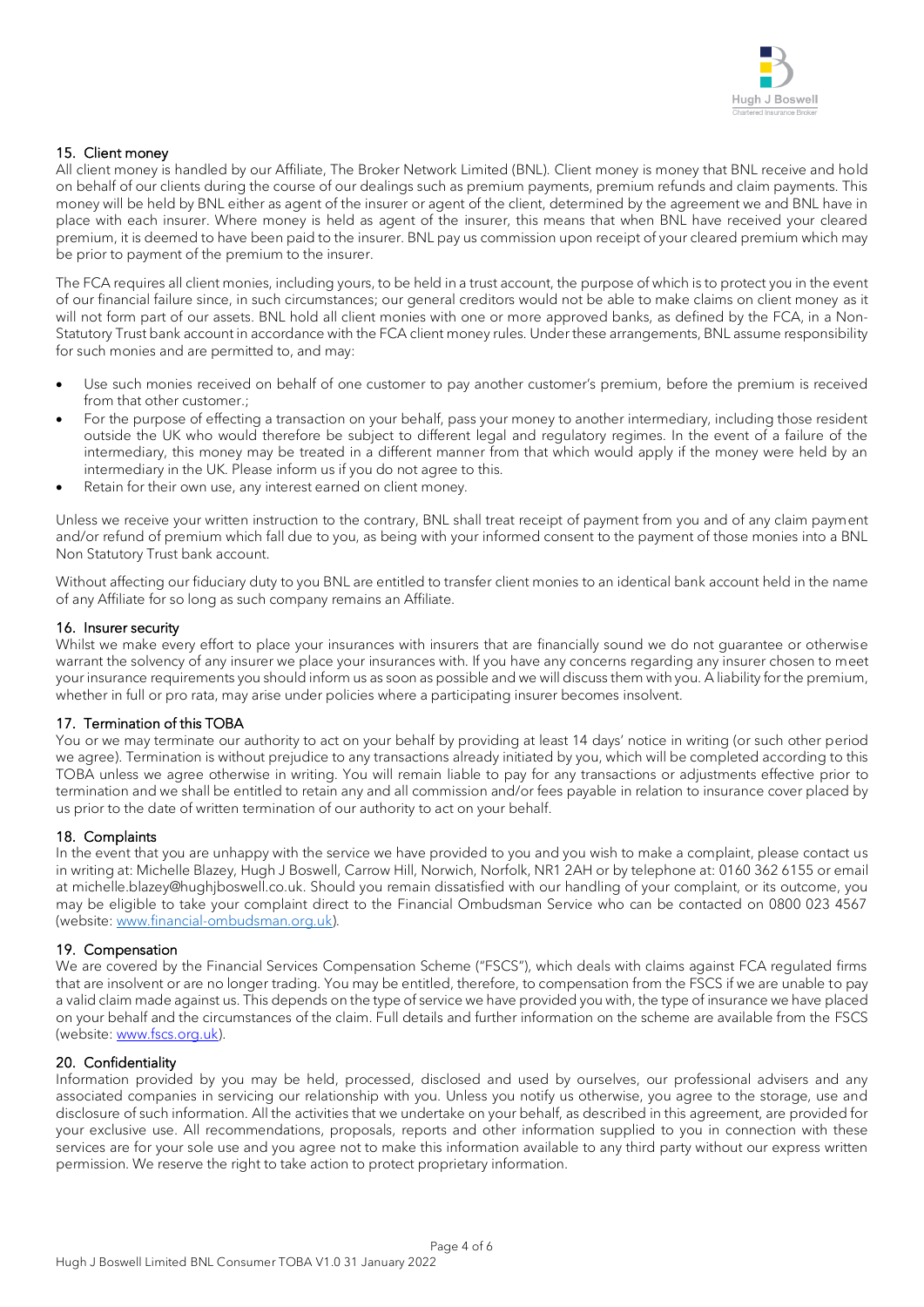

# 21. General Data Protection Regulations

We will process your data responsibly, fairly and in strict accordance with the General Data Protection

Regulations (GDPR) effective May 2018. These regulations replace the Data Protection Act 1998 ("DPA") and require wider disclosure of compliance than the previous DPA, including (but not limited to):

- Our lawful purpose of processing;
- The information we collect, and how we use and share that information;
- How long we keep information, including the purposes (e.g. administer your policy);
- The technical and organisational measures we have in place to safeguard your information;
- Your rights as an individual data subject; and
- Our approach to marketing

As with many organisations, and to ensure clients can easily access details on the areas listed above, we have developed a separate Privacy Notice. This can be found on our website at [https://www.hughjboswell.co.uk/wp-content/uploads/2022/01/Hugh-J-](https://www.hughjboswell.co.uk/wp-content/uploads/2022/01/Hugh-J-Boswell-Fair-Processing-Notice-V1.0-February-2022.pdf)[Boswell-Fair-Processing-Notice-V1.0-February-2022.pdf](https://www.hughjboswell.co.uk/wp-content/uploads/2022/01/Hugh-J-Boswell-Fair-Processing-Notice-V1.0-February-2022.pdf) alternatively you can obtain a copy by writing to us.

It is vitally important to take time to read this document carefully as it contains full details of the basis on which we will process your personal data, such as collecting, using, sharing, transferring and storing your information.

It is also your obligation to ensure you show this notice to all parties related to any insurance arrangement. If you have given us information about someone else, you are deemed to have their permission to do so.

If you have any questions, including requiring a copy of the Privacy Notice, or any further information about our approach to the GDPR you can e-mail [advisorydataprotection@ardonagh.com](mailto:advisorydataprotection@ardonagh.com) or write to The Ardonagh Advisory Data Protection Officer, The Ardonagh Group, 2 Minster Court, Mincing Lane, London, EC3R 7AA.

# 22. Bribery and corruption

We have no tolerance for bribery and corruption and this policy extends throughout the Company for all of its dealings and transactions in all countries in which we operate. Our financial crime policy is updated in line with the changes in law, changes in our business and our reputational demands. All employees are required to comply with this policy.

Both parties agree to comply fully with the requirements of the Bribery Act 2010, and will not engage in any of the following activity:

- promising or giving of an advantage, financial or otherwise, to another person to bring about an improper performance or to reward such improper performance
- requesting, agreeing to receive or accepting of an advantage, financial or otherwise to act improperly
- bribe a foreign public official to do or reward them for doing, something improper

#### 23. Money laundering

In order to comply with our obligations under the money laundering legislation and regulations in relation to the Proceeds of Crime Act, you agree to provide us with any such evidence and information about your identity and that of any associates as we may reasonably require.

#### 24. Sanctions

Both parties shall pay due regard to, and co-operate in respect of the observance of, any applicable international economic, financial or trade sanctions legislation.

# 25. Third party rights

Unless otherwise agreed between us in writing, no term of this TOBA is enforceable under the Contracts (Rights of Third Parties) Act 1999.

#### 26. Liability for directors, officers or employees

You acknowledge and agree not to make any claim personally against any employee, director or officer arising out of the work and services provided under this TOBA. This clause does not in any way limit or affect our liability to you as set out below.

#### 27. Limitation of liability

In the event of any breach of these terms and or in the event of any representation, statement or act or omission including negligence arising under or in connection with all contracts between us then the following provisions set out our entire financial liability (including any liability for the acts or omissions of our employees, agents and sub-contractors) to you. Our total liability in relation to that claim shall be limited to £10,000,000 (ten million pounds). Should you feel this is not sufficient for you or your business please contact us to discuss a higher limit of indemnity; if agreed, this will be set down in writing and form part of this TOBA. Nothing in these terms excludes or limits our liability for death or personal injury caused by the Company's negligence, or for the Company's fraud, fraudulent misrepresentation or breach of any regulatory obligation.

We shall not be liable to you for any indirect or consequential loss or damage; these may be losses that are not reasonably foreseeable (whether for loss of profit, loss of business, depletion of goodwill or otherwise), costs, expenses or other claims for consequential compensation whatsoever (howsoever caused) which arise out of or in connection with the services we provide to you.